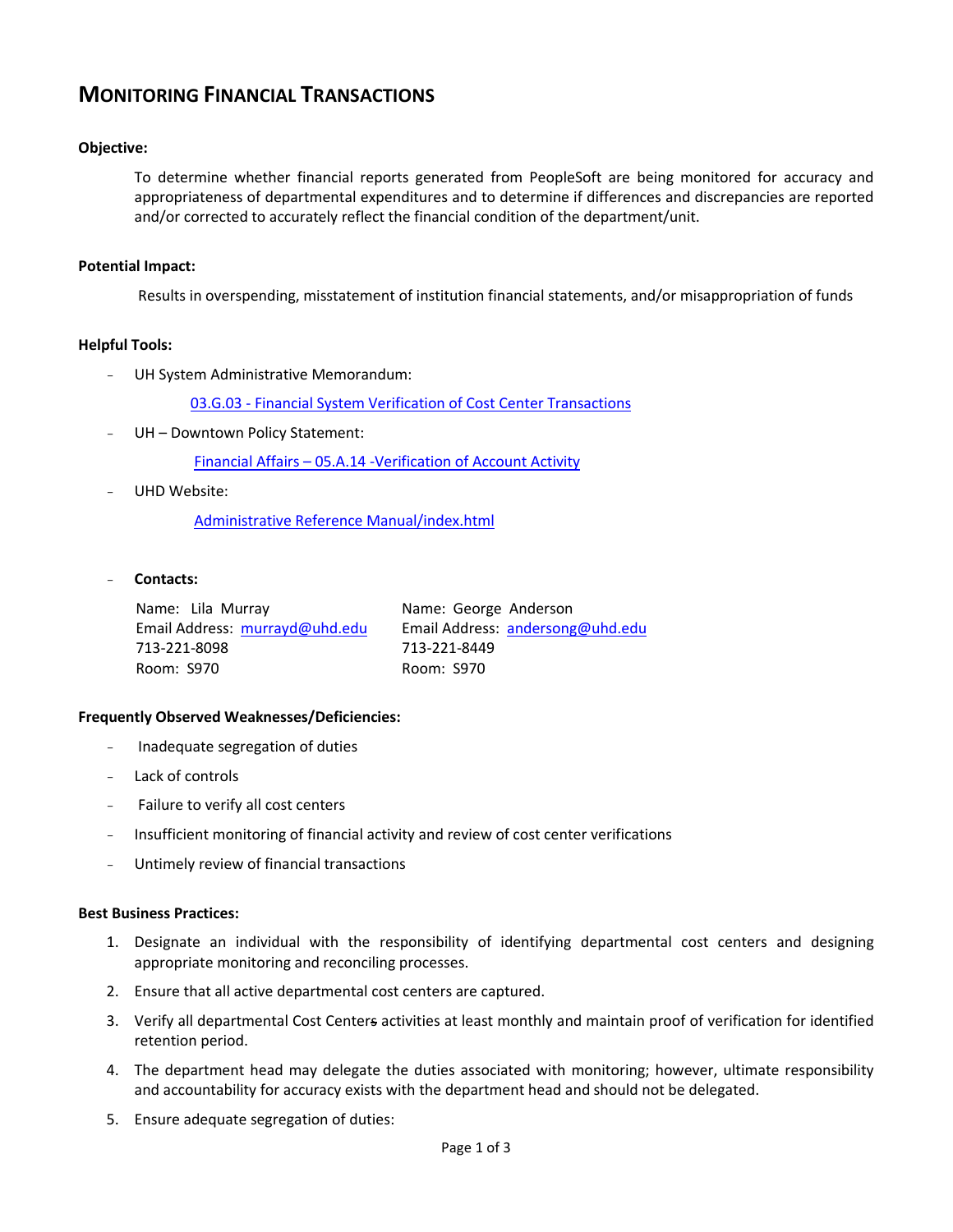- *–* Functions are divided so that one individual does not have control over all aspects of a transaction: authorization, custody, record keeping, and verification
- *–* The employee reviewing and approving financial transactions should not be the individual reconciling cost centers. If this is the same individual (generally due to a small number of employees), then a compensating control should exist, i.e. approval (sign-off) by the department chair or appropriate level of management
- *–* The employee collecting monies should not be performing departmental verifications. If this is the case (generally due to a small number of employees), a compensating control should be in place, i.e. approval (sign-off) by the department chair or appropriate level of management
- *–* Ensure employees are familiar with institutional policies and procedures
- 6. Monitor routine expenditures for any unusual trends.
- 7. Discrepancies and/or errors noted on financial statements are researched and resolved in a timely manner**,**  usually within 30 days after the month has closed.
- 8. Ensure that the Cost Center manager approves (signs-off) on all verifications.
- **Case Scenario:** Ms. Smith, the department administrator, approves and tracks check requests for the department; performs the verifications of the expense account; and files the verification in her office. No one else reviews and/or approves the monthly verification. Ms. Smith processes a check request for her own expense reimbursement and approves/signs as the department administrator. What are the internal controls for detecting wrongdoing? How is the department head ensuring accuracy and appropriateness?
- **Case Scenario Answer:** There are no internal controls for detecting wrongdoing because Ms. Smith has complete access/control. There are no existing compensating controls to prevent wrongdoing resulting from inadequate segregation of duties. Additionally, the department head is not verifying the financial status of the department because he/she did not review and approve the monthly cost center verifications.